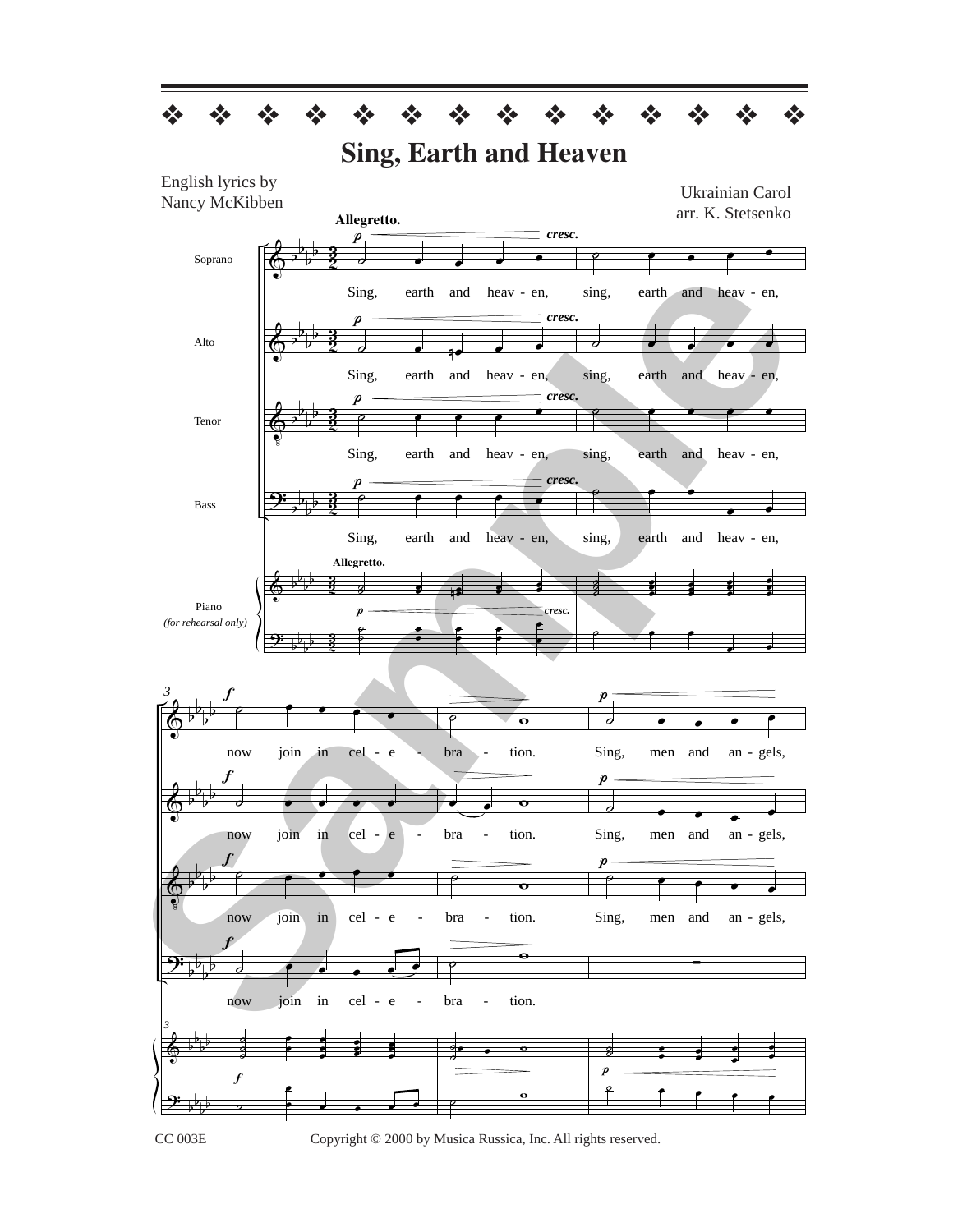



˙  $\frac{a}{b}$  œ œ œ œ

4

<u> 9:</u>

*9*

b b b b  $\begin{array}{ccc} \circ & \bullet & \bullet & \circ \\ \circ & \circ & \circ & \circ \end{array}$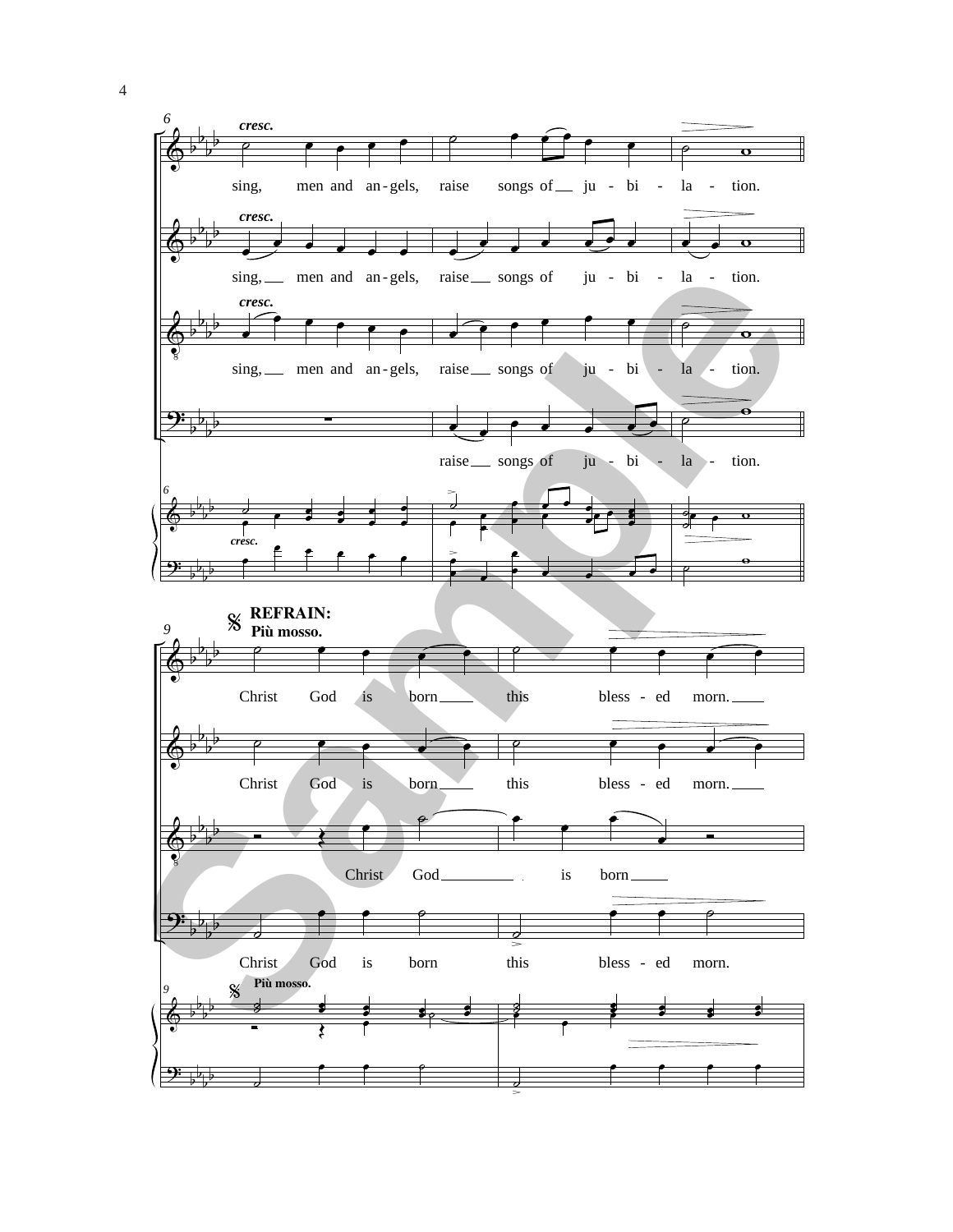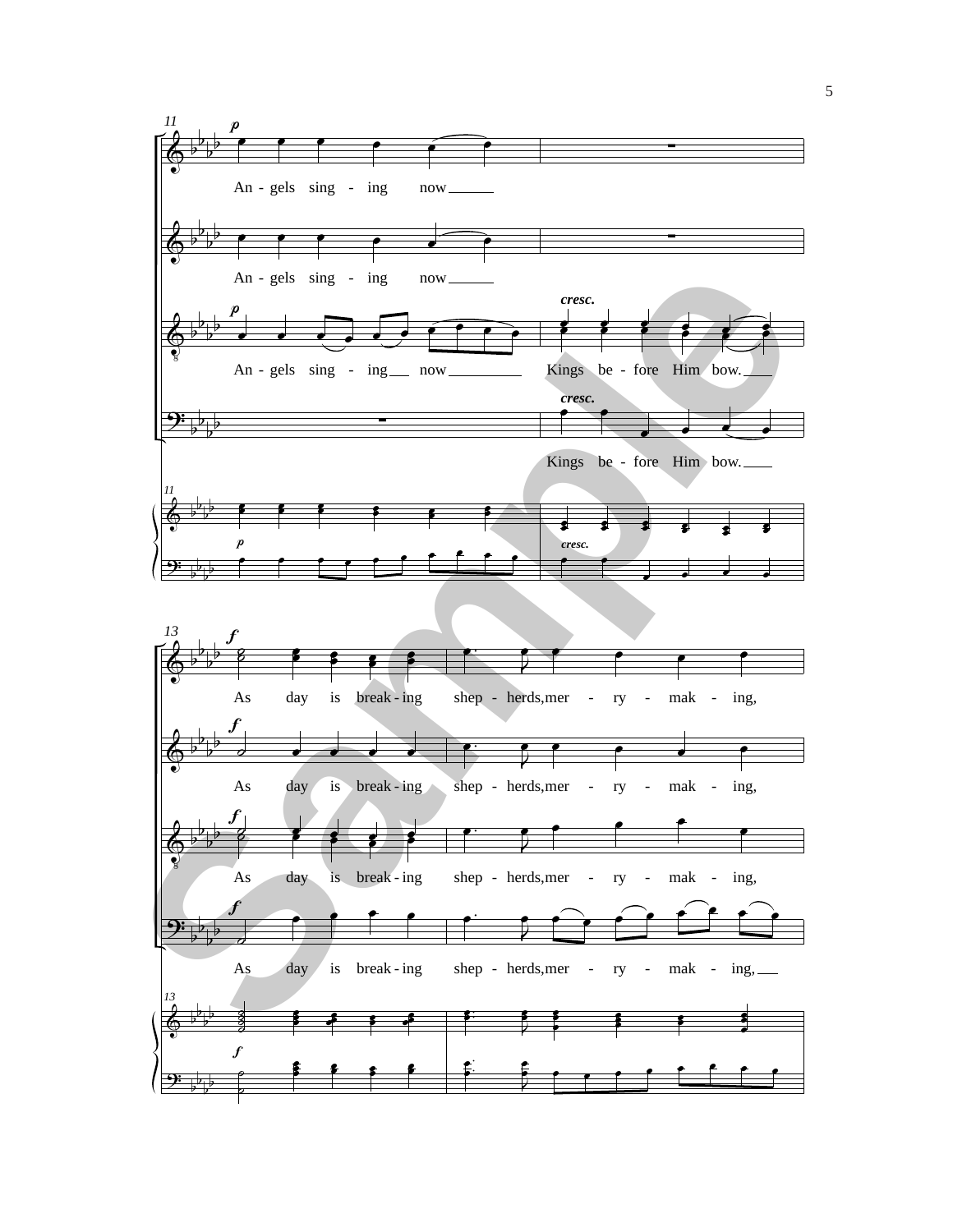

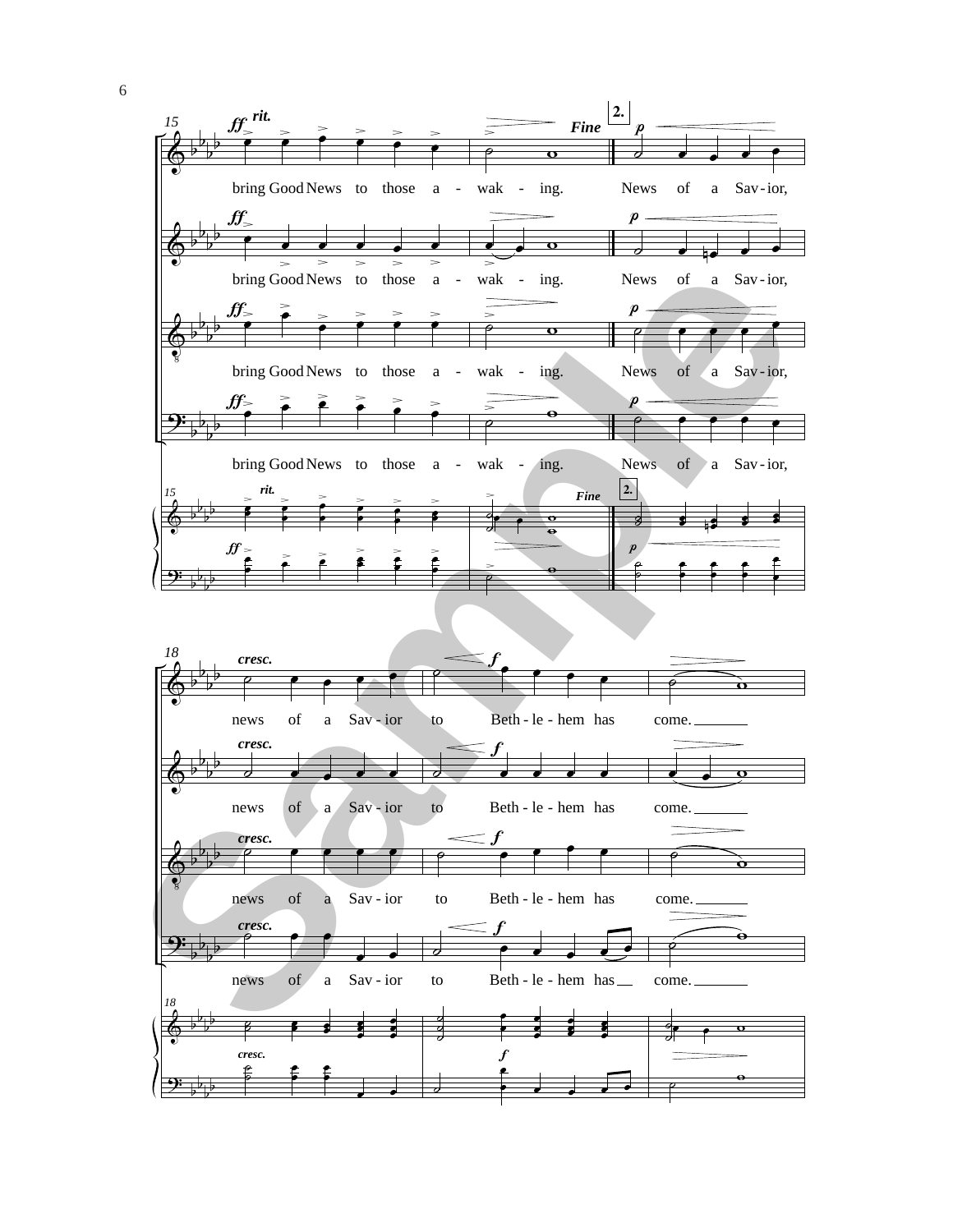